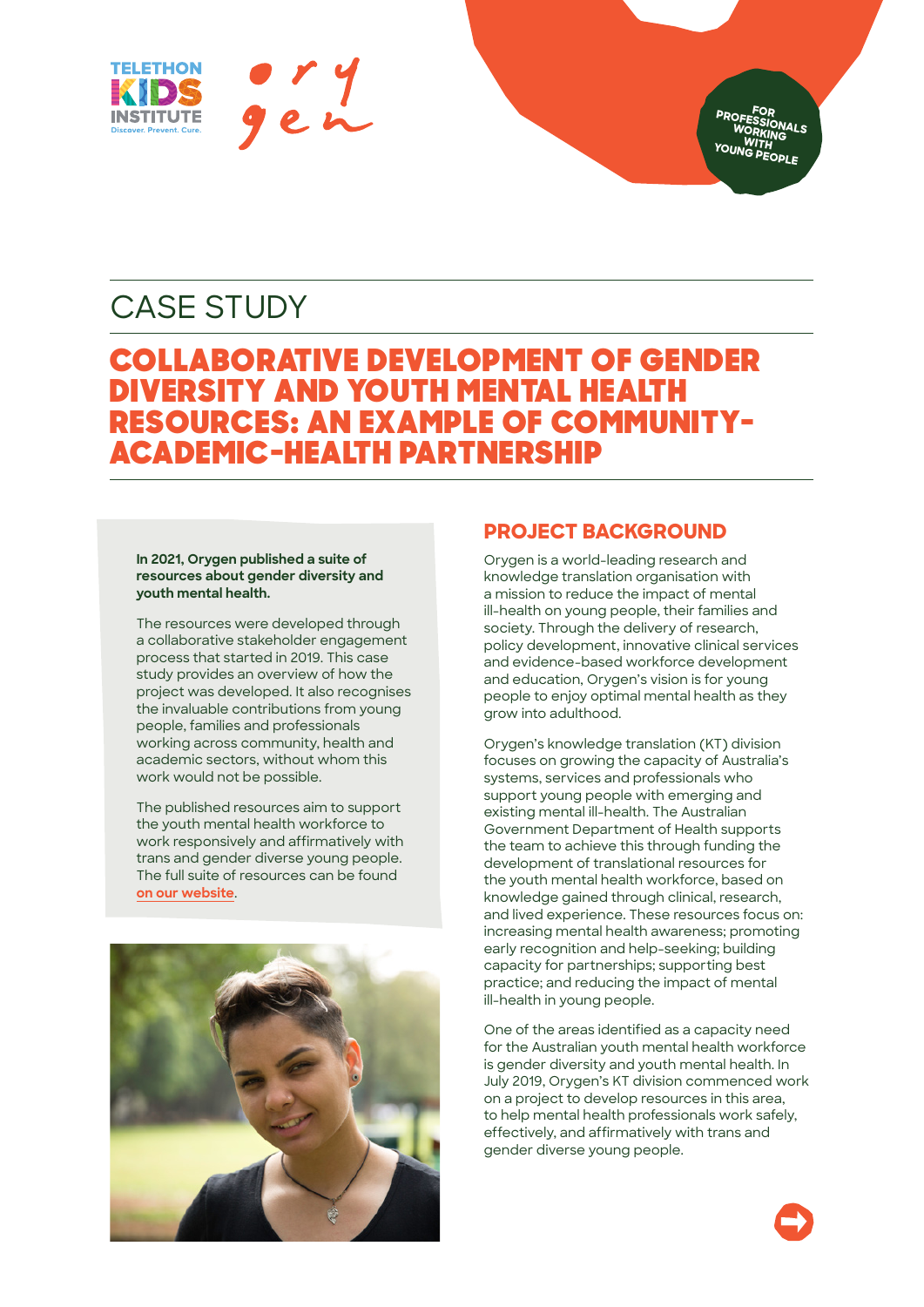For this work, gender diverse and gender diversity are used as umbrella terms to include the many different ways people can experience and perceive gender, including people who identify as trans/transgender, people questioning their gender, genderqueer, non-binary, and others.

We note that trans and gender diverse identities are not reflective of, or underpinned by, mental ill-health or any mental health condition.

However, trans and gender diverse young people experience disproportionately high rates of mental ill-health including anxiety, depression, deliberate self-harm and suicide attempts.(1), which relates to social and systemic responses to trans and gender diverse identities.(2) Although not all trans and gender diverse young people will require mental health support, it is imperative that the mental health workforce has the capacity to provide gender-affirming care to these young people.

### **GOAL AND OBJECTIVES**

To build the capacity of the youth mental health workforce to work safely, effectively, and affirmatively with trans and gender diverse young people and their families, this project aimed to:

- **•** Identify key youth mental health workforce and service knowledge and practice needs related to gender diversity.
- **•** Develop resources designed to:
	- enhance youth mental health workforce knowledge and skills related to working with trans and gender diverse young people;
	- support clinical services to adapt their environments to include, affirm and celebrate gender diversity; and
	- build capacity for partnership across youth mental health and gender diversity sectors, and with trans and gender diverse young people.
- **•** Disseminate translational resources to appropriate workforces and services nationally.

### **BUILDING PARTNERSHIPS EARLY**

In developing these resources, Orygen recognised from the outset the essential need to partner with experts with professional and lived experience.

Building on existing connections, Orygen established an early partnership with Telethon Kids Institute to help develop the overall approach for this project. Telethon Kids Institute played a key role in connecting the Orygen project lead to experts in the area of gender diversity and youth mental health. Following individual consultation with a range of experts, it was decided to establish an expert working group combining representatives from leading organisations in gender diversity and youth mental health.

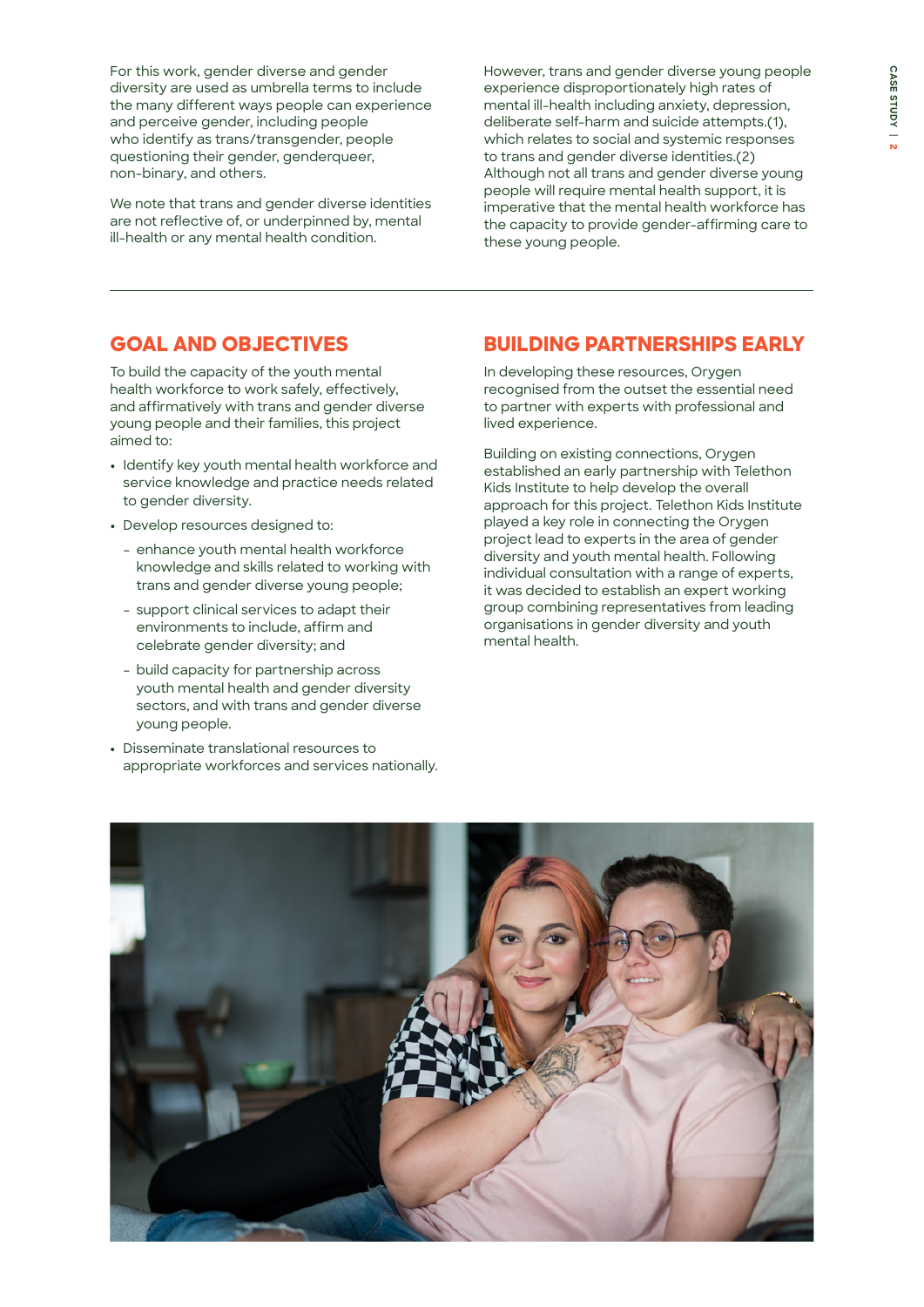## **MEANINGFUL INVOLVEMENT OF YOUNG PEOPLE AND FAMILY**

Young people with lived experience of gender diversity and mental ill-health were invited to guide the development of resource content by participating in interviews or focus groups to initially inform resource content and by reviewing and providing feedback about the resources. Young people were invited to participate in videos about gender diversity and mental health.

To participate in this project, interested young people completed an expression of interest that:

- **•** provided an overview of the project, including each of the planned resources;
- **•** enquired about what resource/s they would like to contribute to;
- **•** asked what type of activities they were willing to participate in, for example, an interview/ focus group, reviewing written resource content and/or participating in filming for video content; and
- **•** enquired into their availability to participate during the project period.

To support the preferences and needs of young people, youth advisors had the flexibility to come in and out of the project at any time, if needed. Consideration was given to different ways of being involved, depending on what the young people found worked best for them. For instance, young people could choose whether to be involved in videos, to provide feedback on resource content either anonymously or to be acknowledged, and the method for providing feedback they preferred, for instance, meeting to discuss or providing written comments. To assist the KT team to support the wellbeing and participation of young people in the project, all youth advisors completed wellness plans that helped staff to identify topics to avoid in consultation, to recognise signs that a young person might be feeling overwhelmed or stressed, and made staff aware of strategies that young people could use to relax and to support their wellbeing when feeling stressed. Family members with lived experience as a parent of a gender diverse young person were invited to contribute to videos designed to share lived experiences of gender affirmation and supporting trans and gender diverse young people accessing support for their mental health. Family members also offered feedback on written resources designed to support family engagement with young people's mental health care. Family members were reached by connecting with family peer support networks.

In recognition of the work, time and insight provided, young people and family members were reimbursed for their participation and the invaluable contributions they provided to this project.

For tips on how to partner with young people see Orygen's toolkit: **[How to partner with young people](https://www.orygen.org.au/About/Youth-Engagement/Resources)**.

#### **BRINGING TOGETHER THE EXPERTS: EXPERT WORKING GROUP**

An expert working group combining professional and lived expertise was established to inform the development of the gender diversity and youth mental health resources.

The expert working group was consulted to:

- **•** identify the needs of the youth mental health workforce for working with trans and gender diverse young people;
- **•** provide advice on strategies for delivering the resources, including strategies for broader consultation with trans and gender diverse young people and/or the youth mental health workforce;
- **•** share knowledge and experiences across sectors to build understanding on how to establish respectful partnerships between trans and gender diverse communities and health professionals;
- **•** identify advocacy opportunities to build the youth mental health workforce capacity to support the mental health and wellbeing of trans and gender diverse young people; and
- **•** promote project activities and resources with community, health, academic, government and/or policy networks.

The expert working group included trans and gender diverse young people aged 16-25, professionals with lived experience, representatives from Orygen's KT team, experts in implementation, policy or advocacy and others with professional experience related to gender diversity, for instance, workforce training. The working group met four times during the development of the resources between July 2019 and June 2021

To account for people's changing commitments and roles, the terms of reference for the working group allowed new members to join and existing members to withdraw over the course of the project.

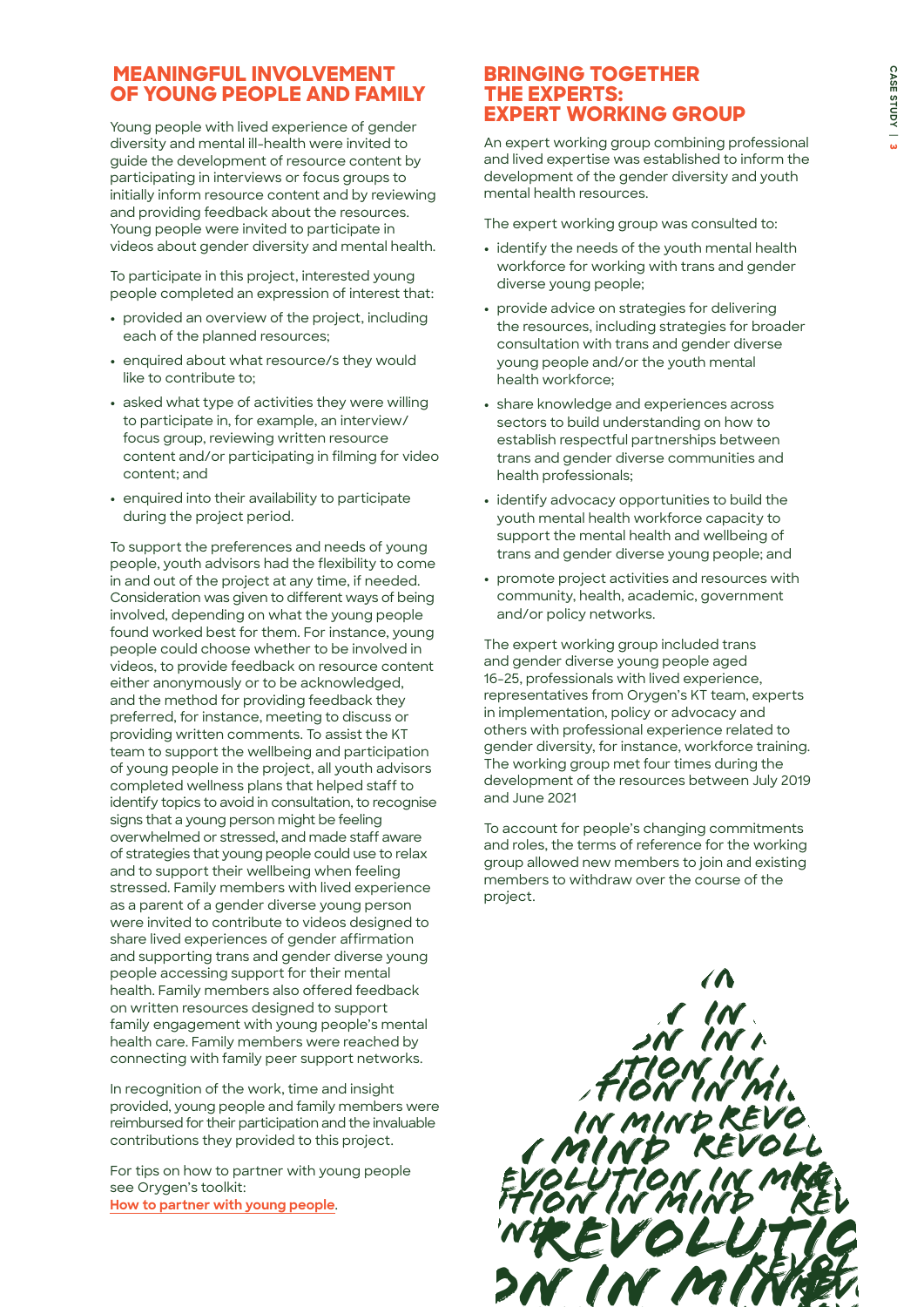### **IDENTIFYING GUIDING FRAMEWORKS AND APPROACHES**

One of the first tasks of the expert working group was to identify relevant frameworks and approaches to guide the development and content of the resources. The table below provides an overview of the frameworks and approaches, and how they would be reflected in project processes and outputs.

**TABLE ONE:** Frameworks and approaches identified by the expert working group, that informed the approach to the development and the content of the resources.



**Photo** The Gender Spectrum Collection

| <b>FRAMEWORK/APPROACH</b>     | PROJECT ACTIVITIES AND OUTPUTS WILL REFLECT THIS BY:                                                                                                                                                                                                                                                                                                                                                                                                                                             |
|-------------------------------|--------------------------------------------------------------------------------------------------------------------------------------------------------------------------------------------------------------------------------------------------------------------------------------------------------------------------------------------------------------------------------------------------------------------------------------------------------------------------------------------------|
| Gender affirmative            | Aligning with principles of the gender-affirmative model; (3, 4),<br>(a) gender variations are not disorders;<br>(b) gender presentations vary across cultures;<br>(c) gender involves an interweaving of biology, development and socialisation,<br>and culture and context;<br>(d) gender may be fluid and is not always binary; and<br>(e) if there is pathology in the form of mental ill-health, this more often stems<br>from societal reactions rather than from within the young person. |
| Person-centred                | Emphasising that young people are experts in their own lives, can play an<br>active role in the design and delivery of their mental health care, and are<br>each on their own journey with mental health and gender.                                                                                                                                                                                                                                                                             |
| Family-centred                | Recognising the evidence for the benefits of working with family of trans and<br>gender diverse young people, when it is possible and appropriate.                                                                                                                                                                                                                                                                                                                                               |
| Intersectional                | Emphasising that gender intersects with ethnicity, sexuality, socioeconomic<br>status and other social identities at the individual level to reflect systems of<br>privilege and oppression at social-structural levels.                                                                                                                                                                                                                                                                         |
| Strengths-based               | Focusing on the resilience, connection and strength of trans and gender<br>diverse young people rather than risk, vulnerability and pathology.                                                                                                                                                                                                                                                                                                                                                   |
| Trauma-informed               | Acknowledging that trans and gender diverse people may have had<br>personally or vicariously traumatic experiences with health providers that<br>present barriers to accessing care for their wellbeing.                                                                                                                                                                                                                                                                                         |
| <b>Public</b><br>health-based | Recognising the social determinants of health, including risk and protective<br>factors for trans and gender diverse young people and their families.                                                                                                                                                                                                                                                                                                                                            |
| Rights-based                  | Acknowledging that discrimination and inequity are major issues for many<br>trans and gender diverse young people experiencing mental distress.                                                                                                                                                                                                                                                                                                                                                  |
| Recovery-oriented             | Embracing the unique personal experience, process, or journey that is<br>defined and led by the young person experiencing mental ill-health.                                                                                                                                                                                                                                                                                                                                                     |
| Developmentally-<br>informed  | Considering the physical, social, emotional, and intellectual development<br>of the young person.                                                                                                                                                                                                                                                                                                                                                                                                |
| Multidisciplinary             | Emphasising that mental health care and support is not a one-person job:<br>it must be integrated across primary care providers, school, and other<br>professionals and organisations that support the wellbeing of young people.                                                                                                                                                                                                                                                                |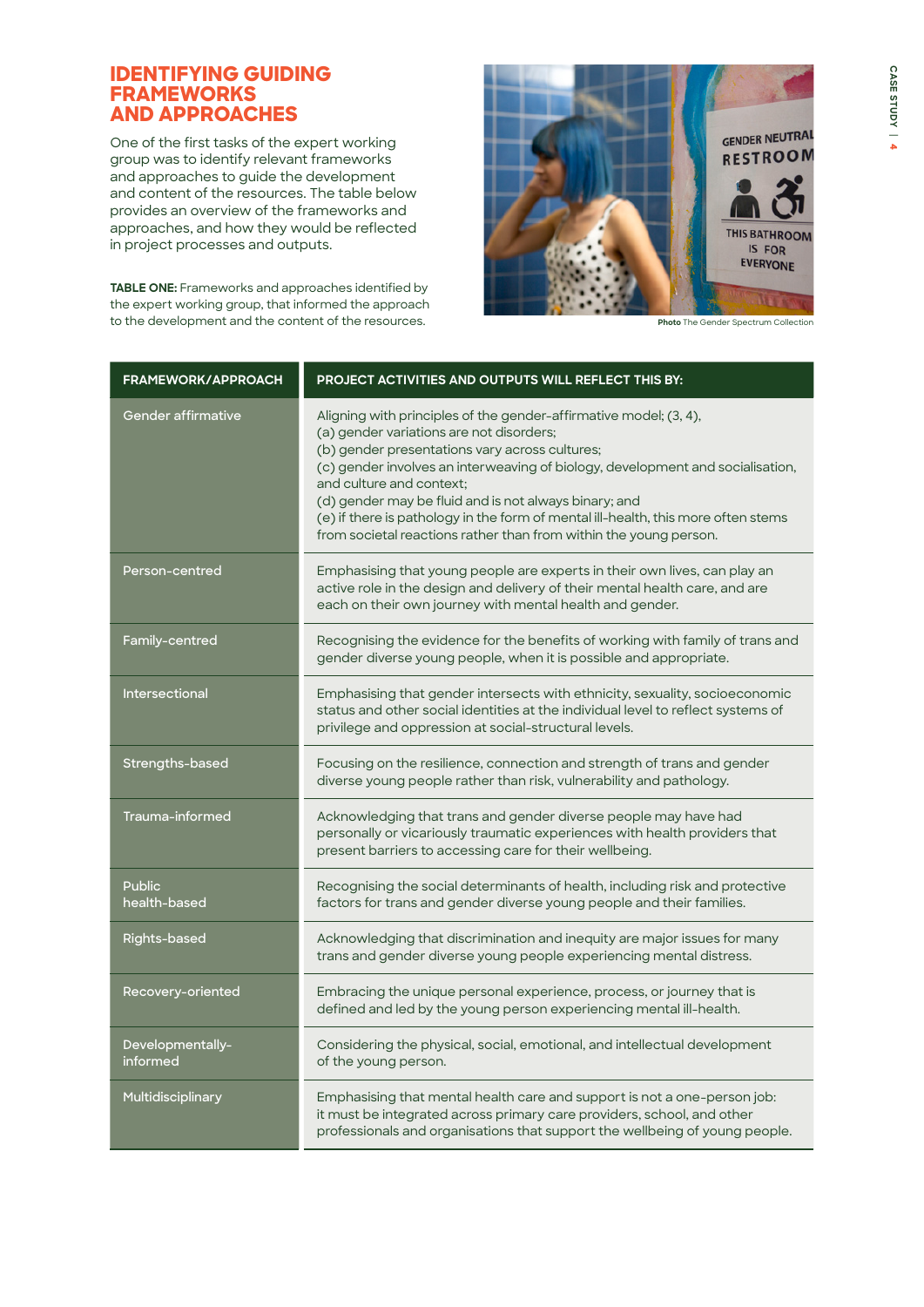# **FLEXIBLE CONSULTATION**

In addition to lived experience advisors and the expert working group, Orygen consulted with a range of experts individually to understand the needs of the youth mental health workforce. This helped to identify whether similar projects or resources already existed or were in development, and opportunities for disseminating the final resources. In recognition of competing demands, people were given the opportunity to contribute at times outside of the structured expert working group meetings.

## **SUPPORTING PRIVACY**

Those who contributed to the project via interviews, focus groups, within the expert working group meetings or through written feedback, were asked whether their name or any direct quotes they provided could be shared on any of the resources. Individuals who participated in videos completed an informed consent form to allow for sharing of the content.

## **ADAPTING TO A CHANGING ENVIRONMENT**

Due to limitations set by COVID-19, meetings with collaborators and the expert working group were conducted via videoconference. This allowed for accessibility and inclusion of people from across Australia.



# **GOING FORWARD**

**Orygen is committed to the continuous improvement and development of our processes to create resources for the youth mental health workforce.** 

**Collaborators involved in this project will be invited to complete an evaluation questionnaire to help Orygen understand their experiences of being involved in this work and how processes for collaboration might be improved in the future.** 

**Recognising that the evidence for gender affirming care and the mental health of trans and gender diverse young people is growing rapidly, and that language and needs of community are dynamic, Orygen is committed to reviewing the content of all resources every year to ensure that they include the most up-to-date information. We are also identifying ways of gaining meaningful feedback on the utility, accessibility, and content of resources published through this project.** 

**Orygen is also identifying ways to stay connected with all the collaborators and partners in this work, and to build on partnerships established and strengthened during the development of the resources, including research and workforce development projects, youth participation opportunities, and more.**